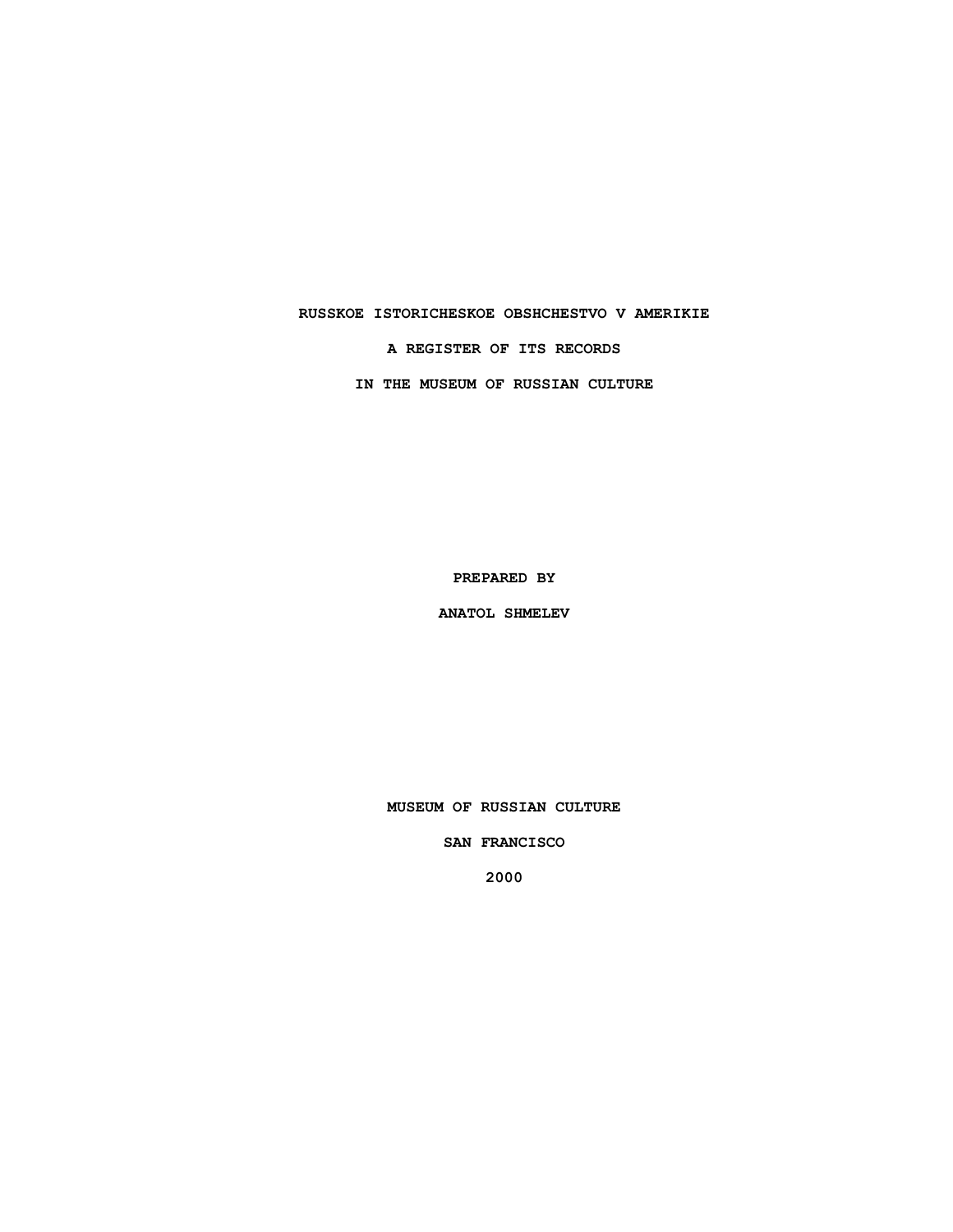### **SCOPE AND CONTENT NOTE**

#### **RUSSKOE ISTORICHESKOE OBSHCHESTVO V AMERIKIE RECORDS**

**This collection contains the records of the Russkoe istoricheskoe obshchestvo v Amerikie (Russian Historical Society in America). Its founder and first president was A. P. Farafontov (1937-1940). The second president of the Society was an engineer, Mikhail Dem'ianovich Sedykh (1940-1948). The records consist their correspondence, writings and other materials collected by them in the course of the organization's activities, which included aid in the restoration of Fort Ross, California, celebrations honoring the 200th anniversary of the European discovery of Alaska (1941), and other cultural events. Also present are writings and correspondence by prominent émigrés, such as A. A. Kersnovskii, P. V. Shkurkin, S. G. Svatikov, and others. Almost all the records of the collection date from 1933 to 1948, but the scrapbook on M. D. Sedykh (Office File/Members' papers/Sedykh) expands the temporal bounds to those shown in the series description.**

**Detailed processing and preservation microfilming for these materials were made possible by a generous grant from the National Endowment for the Humanities and by matching funds from the Hoover Institution and Museum of Russian Culture. The grant also provides depositing a microfilm copy in the Hoover Institution Archives. The original materials and copyright to them (with some exceptions) are the property of the Museum of Russian Culture, San Francisco. A transfer table indicating corresponding box and reel numbers is appended to this register.**

**The Hoover Institution assumes all responsibility for notifying users that they must comply with the copyright law of the United States (Title 17 United States Code) and Hoover Rules for the Use and Reproduction of Archival Materials.**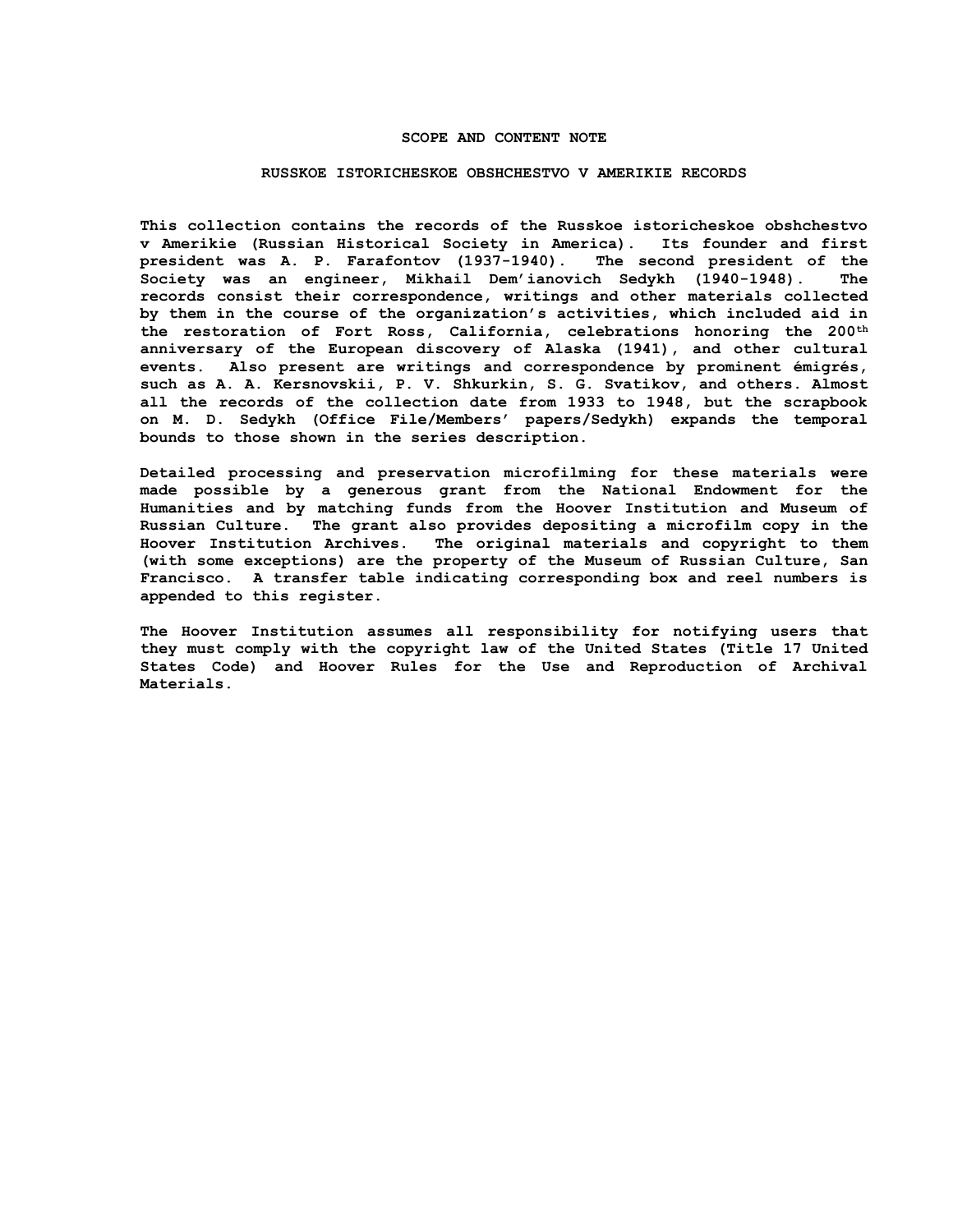# **REGISTER**

# **RUSSKOE ISTORICHESKOE OBSHCHESTVO V AMERIKIE RECORDS**

**SERIES DESCRIPTION:**

| Box Nos | Series                                                                                                                                                                                                    |
|---------|-----------------------------------------------------------------------------------------------------------------------------------------------------------------------------------------------------------|
| $1 - 5$ | OFFICE FILE, 1907-1956. Activity reports, charter,<br>clippings, correspondence, financial records, membership<br>lists, members' papers, and other materials arranged<br>alphabetically by physical form |
| 5       | SUBJECT FILE, 1876-1948. Brochures, bulletins, clippings,<br>correspondence, leaflets, writings and other printed<br>matter, arranged alphabetically by heading                                           |
| 5       | PHOTOGRAPHS, n.d. Three photographs, one possibly<br>depicting M. D. Sedykh, and two photographs of flags<br>created by L. Ia. Bukharin                                                                   |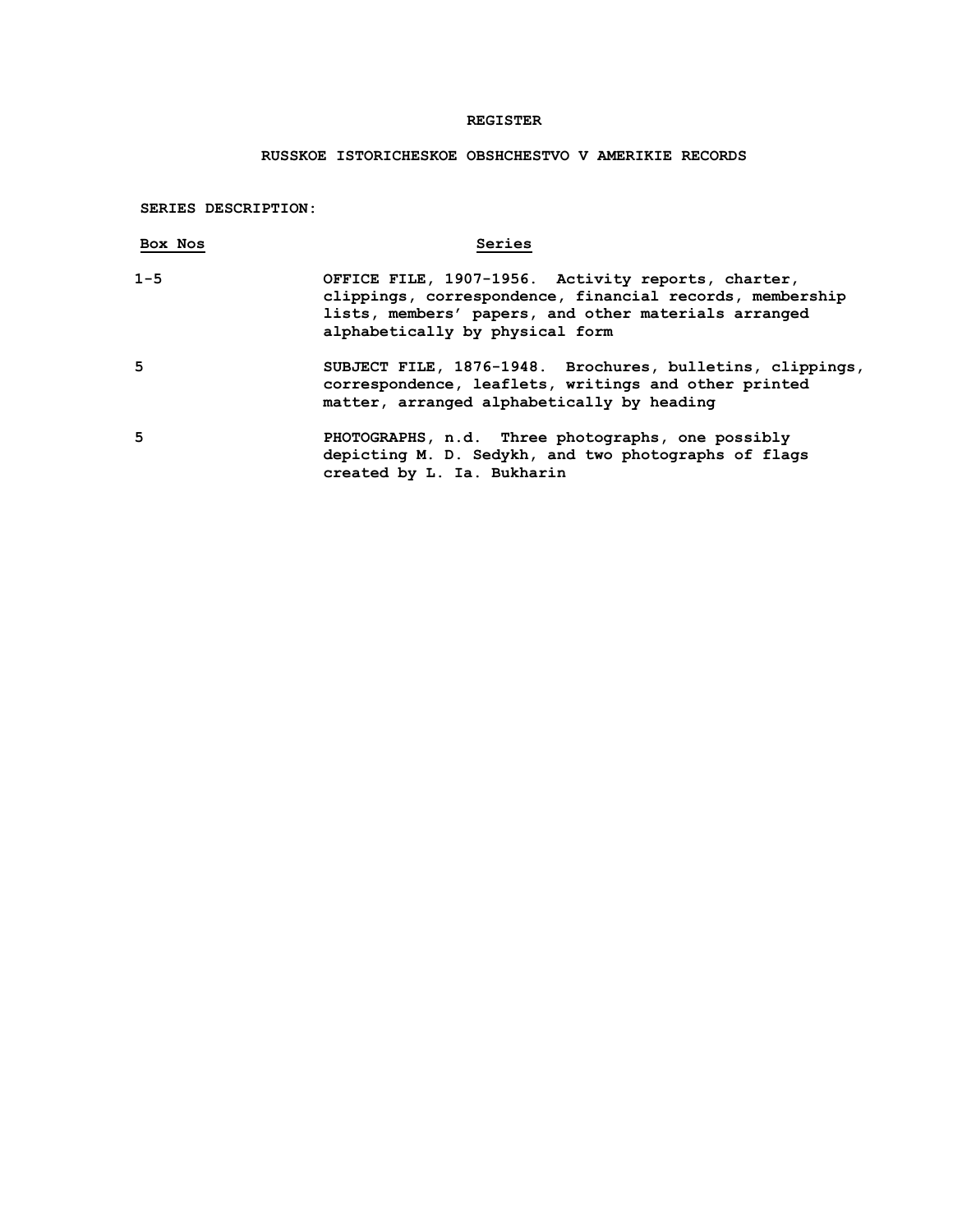|    | Box Folder     |                                                       |
|----|----------------|-------------------------------------------------------|
|    | Nos Nos        | Contents                                              |
|    |                |                                                       |
| 1. |                | OFFICE FILE, 1907-1956                                |
|    | 1              | Activity reports, 1938-1940                           |
|    | $\overline{2}$ | Address lists.<br>Includes appended correspondence    |
|    |                | concerning membership dues, 1937                      |
|    | 3              | Applications for membership                           |
|    | 4              | Charter, 1937                                         |
|    | 5              | Clippings about or mentioning the RIO                 |
|    |                | Correspondence issuing from and addressed to A. P.    |
|    |                | Farafontov and M. D. Sedykh as representatives of the |
|    |                | Society. For correspondence between them see below,   |
|    |                | General/Internal correspondence                       |
|    |                | General                                               |
|    | 6              | General, 1937-1945 and undated                        |
|    | 7              | Correspondence with U.S. cities bearing               |
|    |                | Russian place names, 1939                             |
|    | 8              | Correspondence with various individuals and           |
|    |                | organizations relating to celebrations of             |
|    |                | the 200 <sup>th</sup> anniversary of the discovery of |
|    |                | Alaska, 1941                                          |
|    | 9              | Internal correspondence, 1937-1948                    |
|    | 10             | Unidentified, 1938-1939                               |
|    | 11             | Abrosimova, A. T., 1938-1945 and undated              |
|    | 12             | Aleksei, Bishop of Alaska, 1940                       |
|    | 13             | Al'tman, A., 1940-1941                                |
|    | 14             | Andrews, Clarence L., 1937-1942                       |
|    | 15             | Aref'ev, Vasilii Nikolaevich, 1937-1939               |
|    | 16             | Association of Former Russian Naval Officers in       |
|    |                | America, Inc., 1938-1948.<br>Includes some issues     |
|    |                | of the association's bulletins                        |
|    | 17             | Baranov, Makarii, Rev., 1940-1943                     |
|    | 18             | Baryborova, Sofiia Nikolaevna, n.d.                   |
|    | 19             | Benzeman, Khristofor Martynovich, 1940-1944           |
|    |                |                                                       |
| 2. | 1              | Borzov, Nikolai Viktorovich, 1940-1944                |
|    | $\mathbf{2}$   | Bunin, Ivan Mikhailovich, 1937-1942                   |
|    | 3              | Chernavin, Ioann, Rev., 1938                          |
|    | 4              | Dobrovidov, Vladimir Nikolaevich, 1941-1942           |
|    | 5              | Dudorov, Boris Petrovich, 1938                        |
|    | 6              | Falenberg, Nikolai Fedorovich, 1943-1944              |
|    | 7              | Feofil (Theophilus), Metropolitan of North            |
|    |                | America, 1938-1944                                    |
|    | 8              | Gordenev, Milii Iul'evich, 1938-1942                  |
|    | 9              | Grebenshchikov, Georgii Dmitrievich, 1938             |
|    | 10             | Karinskii, Nikolai Sergeevich, 1944-1945              |
|    | 11             | Kokhanik, Petr, Rev., 1938                            |
|    | $12 \,$        | Kropotkin, Aleksei Alekseevich, Prince, 1938          |
|    | 13             | Kuchinskaia, Elena Petrovna, 1943                     |
|    | 14             | Kurganskii, V., 1948                                  |
|    | 15             | Lantzeff, George V., 1940-1941                        |
|    | 16             | Lanz, Henry, 1941                                     |
|    | 17             | Laub, Anna, 1943                                      |
|    | 18             | Lebedev, Boris Pavlovich, 1938-1940                   |
|    | 19             | Lebedev, Vladimir Pavlovich, 1938-1940                |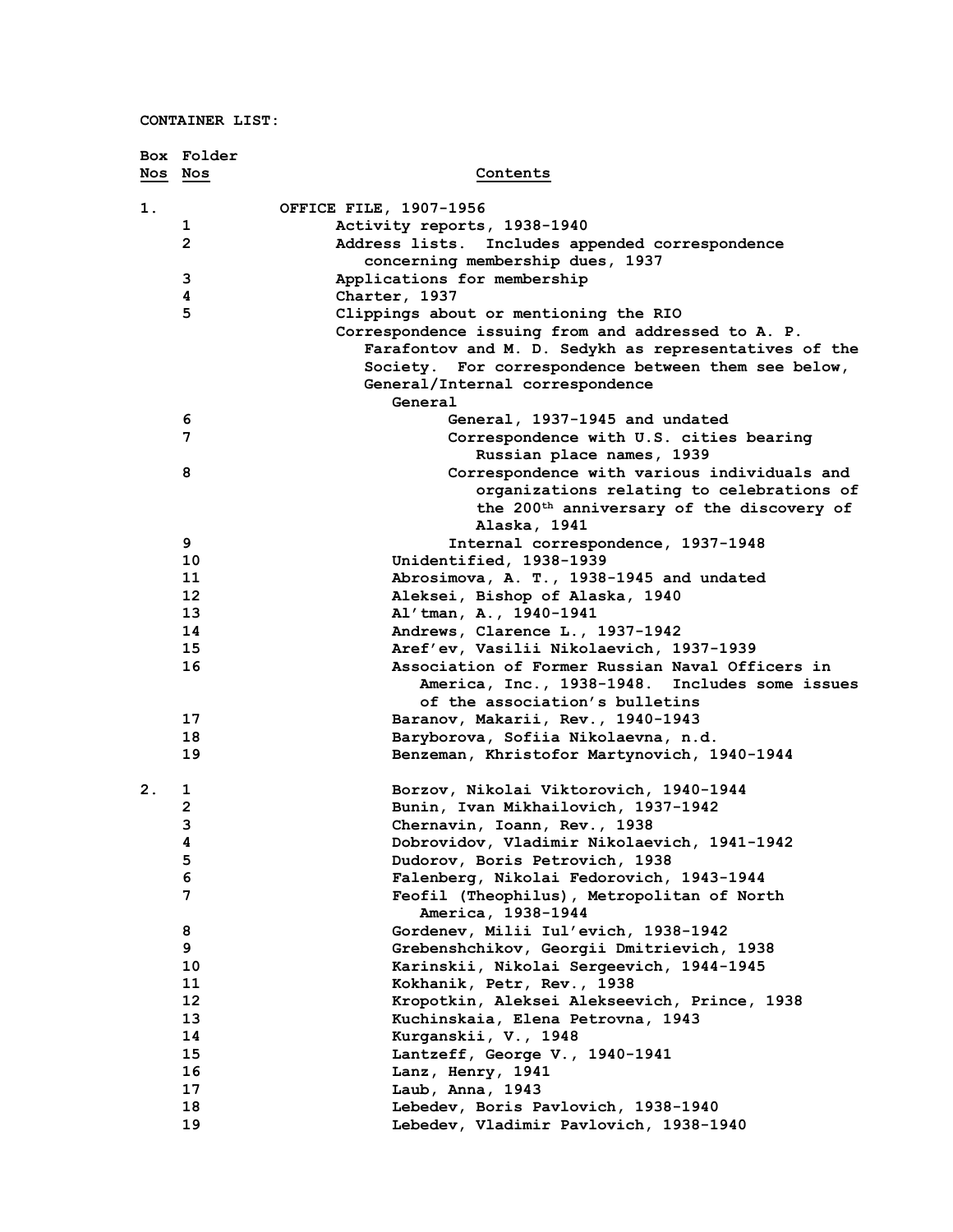|    |                   | 2. (Contd.) OFFICE FILE (Contd.)                                                                       |
|----|-------------------|--------------------------------------------------------------------------------------------------------|
|    |                   | Correspondence (Contd.)                                                                                |
|    | 20                | Leontii, Bishop of Chicago, 1940-1945                                                                  |
|    | 21                | Maksutov, Dimitrii D., n.d.                                                                            |
|    | 22                | Malozemova, Elizaveta Andreevna, 1940 and undated                                                      |
|    |                   | Mikhailov, Konstantin Potapovich. See Members'                                                         |
|    |                   | papers/Farafontov, Aleksandr Pavlovich                                                                 |
|    | 23                | Mladorosskaia partiia, 1937-1939                                                                       |
|    | 24                | Moskov, Evgenii Aleksandrovich, 1937-1939                                                              |
|    | 25                | Navrotskii, Iurii Aleksandrovich, 1938-1943                                                            |
|    | 26                | Nikitin, Dmitrii Vladimirovich, 1937-1941                                                              |
|    | 27                | Novaia zaria, 1937-1938                                                                                |
|    | 28                | Obshchestvo russkikh veteranov velikoi voiny,<br>1937–1945                                             |
|    | 29                | Orlov, Ivan Petrovich, 1940-1942                                                                       |
|    | 30                | Ponomarev, Fedor Petrovich, 1937                                                                       |
|    | 31                | Porokhovshchikov, Petr Sergeevich, 1944                                                                |
|    | 32                | Prisadskii, Aleksandr, Rev., 1940-1942                                                                 |
|    | 33                | Prishchepenko, Nikolai Iosifovich, 1941-1944                                                           |
|    | 34                | Rklitskaia, Liudmila (Rklitsky, Ludmila), 1940-                                                        |
|    |                   | 1943.<br>Includes lecture programs                                                                     |
|    | 35                | Rossiia, 1938-1943                                                                                     |
|    | 36                | Russian Center, San Francisco, 1940-1941                                                               |
|    | 37                | Russkoe pravoslavnoe kafolicheskoe obshchestvo                                                         |
|    |                   | vzaimopomoshchi (Russian Orthodox Catholic                                                             |
|    |                   | Mutual Aid Society), 1937-1938                                                                         |
|    | 38                | St. Vladimir's Russian Orthodox Catholic Society                                                       |
|    |                   | of America, 1943-1946                                                                                  |
|    | 39                | Schmidt, Adolph E., 1937-1938                                                                          |
|    | 40                | Shapiro, Nadezhda Lazarevna, 1937                                                                      |
|    | 41                | Sharaev, Lev Antonovich, 1940-1941. Includes                                                           |
|    |                   | clipping of Shumanskii's article, "Istoriia                                                            |
|    |                   | knigopechataniia v Rossii, "Rossiia, 1938 May                                                          |
|    |                   | 22                                                                                                     |
|    |                   | Shkurkin, Pavel Vasil'evich. See Members'                                                              |
|    |                   | papers/Shkurkin, Pavel Vasil'evich/                                                                    |
|    | 42                | Correspondence<br>Shumanskii, Klementii Vasil'evich, 1938-1939                                         |
|    |                   | Svatikov, Sergei Grigor'evich. See Members'                                                            |
|    |                   | papers/Svatikov, Sergei Grigor'evich/                                                                  |
|    |                   | Correspondence                                                                                         |
|    | 43                | Sviet, 1937-1943                                                                                       |
|    | 44                | Tel'berg, Georgii Gustavovich, 1944                                                                    |
|    | 45                | Tiurleminskii, Aleksei Ivanovich, 1938-1940                                                            |
|    | 46                | Tokarev, T. F., 1937-1938 and undated                                                                  |
|    | 47                | Tulintsev, Iurii Nikolaevich, 1941                                                                     |
|    | 48                | Vakar, Nikolai Platonovich, 1943-1944                                                                  |
|    | 49                | Vasilii, Grand Duke, 1943-1944. Consists mainly                                                        |
|    |                   | of correspondence with Western Union Telegraph                                                         |
|    |                   | Company regarding refund of payment for                                                                |
|    |                   | undelivered telegram to Grand Duke Vasilii                                                             |
|    | 50                | Vinokurov (Vinokooroff), M. Z., 1937                                                                   |
|    | 51                | Vitalii, Archbishop, 1938                                                                              |
|    |                   |                                                                                                        |
| 3. | 1                 | Financial records, 1937-1946                                                                           |
|    | $\mathbf{2}$<br>3 | Instructions for affiliates                                                                            |
|    |                   | Library of the Russkoe istoricheskoe obshchestvo v<br>Includes clippings, notes, lists of<br>Amerikie. |
|    |                   |                                                                                                        |

**publications received**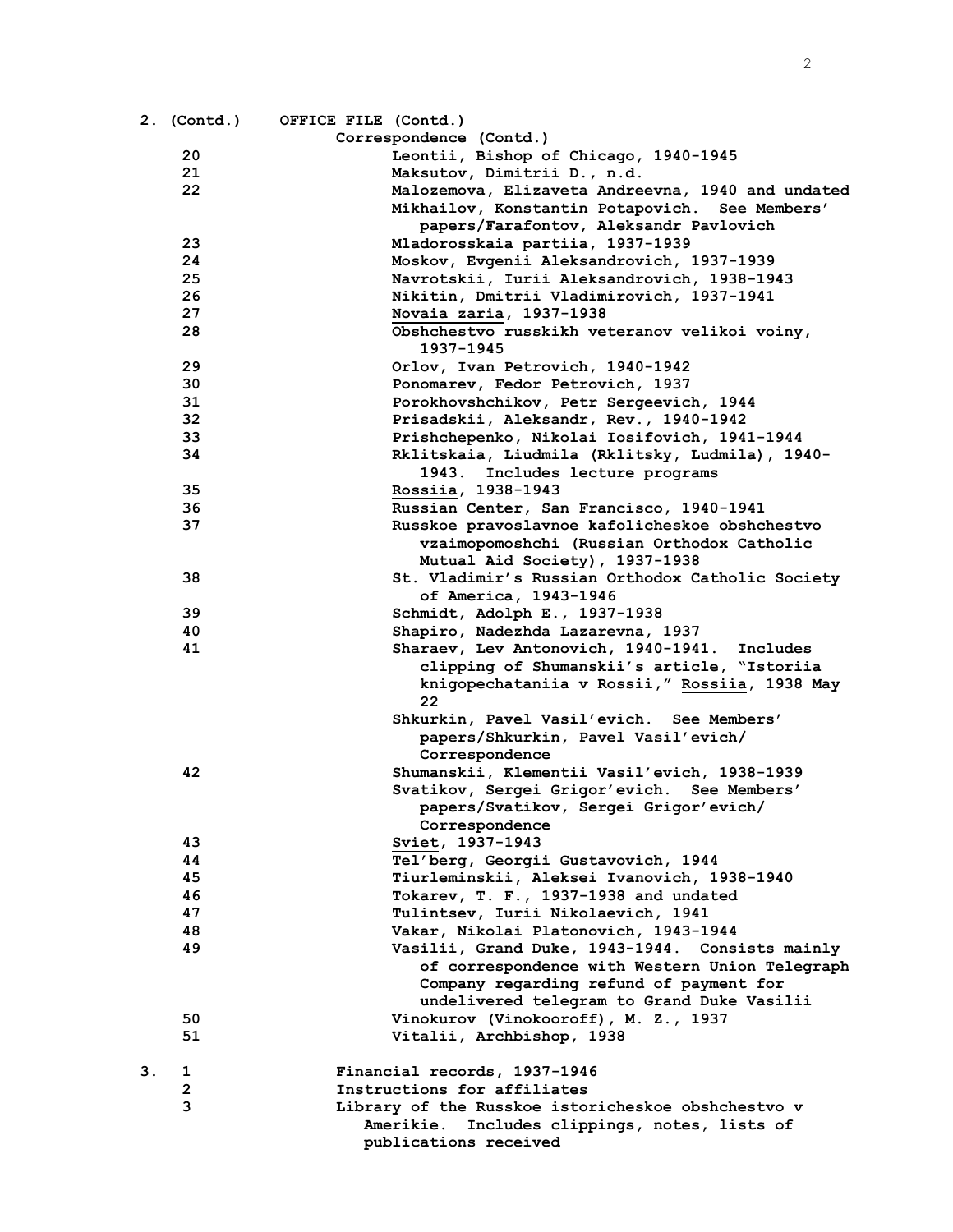| 3. (Contd.) | OFFICE FILE (Contd.)                                                                      |
|-------------|-------------------------------------------------------------------------------------------|
| 4           | Membership lists. May also include names of prospective                                   |
|             | members                                                                                   |
|             | Members' papers                                                                           |
|             | Farafontov, Aleksandr Pavlovich                                                           |
| 5           | Letter of recommendation for, 1944                                                        |
|             | Writings, 1938-[1940] and undated                                                         |
| 6           | "Chashka chaia Russkago Istoricheskago                                                    |
|             | obshchestva v Amerikie," n.d.                                                             |
|             | Typescript                                                                                |
| 7           | "K konchinie ottsa Aleksandra                                                             |
|             | Viacheslavova, " n.d. Typescript                                                          |
| 8           | "K predstoiashchemu semidesiatilietiiu                                                    |
|             | P. V. Shkurkina, " n.d. Typescript                                                        |
| 9           | "K 126-ti-lietnei godovshchinie Forta                                                     |
|             | Ross," n.d. Typescript                                                                    |
| 10          | "Ostatki russkoi stariny," n.d.                                                           |
|             | Typescript                                                                                |
| 11          | Untitled, n.d. Newspaper clipping                                                         |
| 12          | "V Russkom istoricheskom                                                                  |
|             | obshchestvie," n.d. Holograph.                                                            |
|             | Includes undated letter to P. P.                                                          |
|             | Balakshin                                                                                 |
| 13          | Malen'kii rabotnik, 1913-1915. Four                                                       |
|             | issues of a mimeographed holograph                                                        |
|             | and typed periodical for                                                                  |
|             | schoolchildren edited by A. P.                                                            |
|             | Farafontov                                                                                |
| 14          | Bazarnaia vydumka, 1915 summer. One                                                       |
|             | issue of a mimeographed holograph                                                         |
|             | children's journal, probably edited                                                       |
|             | by A. P. Farafontov                                                                       |
| 15          | "Znaete-li vy, "1937-1938. Holograph                                                      |
|             | and typescript. Series of newspaper                                                       |
|             | columns                                                                                   |
| 16          | "Zhizn' za Khrista, " 1938 August 21.                                                     |
|             | Typescript                                                                                |
| 17          | "Konstantin Potapovivh Mikhailov,"                                                        |
|             | [1939 January 2]. Typescript.                                                             |
|             | Includes background materials such                                                        |
|             | as correspondence with Mikhailov,                                                         |
|             | 1938-1939, photographs of him and                                                         |
|             | Mikhailov's newspaper articles and                                                        |
|             | letters to the editor, 1933-1938                                                          |
| 18          | Letter to the editor, Novaia Zaria,                                                       |
|             | 1939 January 6. Holograph                                                                 |
| 19<br>20    | "O diadie Vlasie," [1940]. Typescript                                                     |
|             | Kiiashchenko, Georgii Titovich.<br>Includes<br>condolences on his death, the charter of a |
|             | society to honor the memory of Nicholas II,                                               |
|             | with attached correspondence, 1938, and #14                                               |
|             | (1931) of Vera i pravda                                                                   |
| 21          | Mogil'nikov, Georgii Semenovich. Includes issue                                           |
|             | of Budni (San Francisco, #6, 1938 Dec. 2) and                                             |
|             | Russkii listok (Seattle, #47, 1938 Sept. 21),                                             |
|             | as well as typescript entitled "Za kogo                                                   |
|             | golosovat'," [1936]                                                                       |
|             |                                                                                           |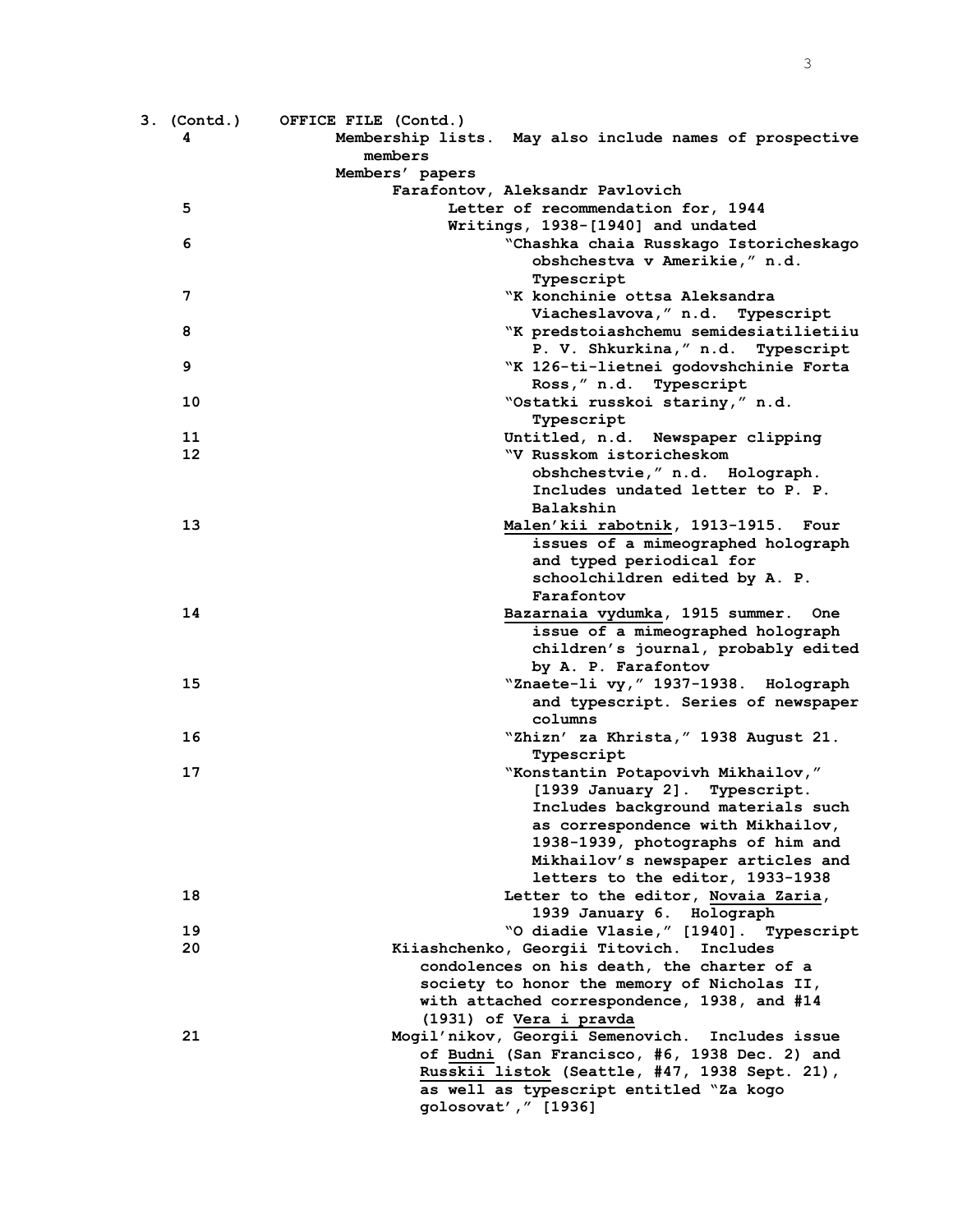|    | 3. (Contd.)  | OFFICE FILE (Contd.)                                                     |
|----|--------------|--------------------------------------------------------------------------|
|    |              | Members' papers (Contd.)                                                 |
|    |              | Sedykh (Sedich), Mikhail Dem'ianovich                                    |
|    | 22           | General. Materials relating to his career                                |
|    |              | as an engineer                                                           |
| 4. | 1            | Scrapbook. Includes correspondence,                                      |
|    |              | photographs, writings, and printed matter                                |
|    |              | relating to the life and career of M. D.<br>Sedykh                       |
|    |              | Shkurkin, Pavel Vasil'evich                                              |
|    | $\mathbf{2}$ | Correspondence with A. P. Farafontov, 1935-                              |
|    |              | 1943 and undated                                                         |
|    |              | Writings                                                                 |
|    | 3            | "Khranilishcha kul'tury," n.d.                                           |
|    |              | Typescript                                                               |
|    | 4            | "Vremia Vladimira Sviatogo i ego rol'                                    |
|    |              | v istorii," Novaia zaria, 1938                                           |
|    |              | August 4. Printed copy                                                   |
|    | 5            | Miscellany. Clipping about Shkurkin and                                  |
|    |              | notes by Farafontov regarding his visit                                  |
|    |              | to San Francisco in April 1939                                           |
|    |              | Svatikov, Sergei Grigor'evich                                            |
|    | 6            | Correspondence with A. P. Farafontov, 1937-                              |
|    | 7            | 1939                                                                     |
|    |              | Writing, "Amerika i russkie poety XVIII-go<br>vieka, " [1938]. Holograph |
|    | 8            | Miscellany                                                               |
|    | 9            | Memoranda                                                                |
|    | 10           | Minutes of meetings, 1937-1941. Includes notices of                      |
|    |              | meetings and related material                                            |
|    |              | Publications                                                             |
|    |              | Iubileinyi sbornik, 1741-1941, [1942]                                    |
|    | 11           | General                                                                  |
|    | 12           | Printed copy                                                             |
| 5. | 1            | Correspondence, 1941-1946                                                |
|    |              | Zapiski Russkago Istoricheskago Obshchestva v                            |
|    |              | Amerikie                                                                 |
|    | 2            | General. Editorial notes and drafts,                                     |
|    |              | including proposed tables of contents,                                   |
|    |              | reviews, and typed draft of article by A.                                |
|    |              | Kersnovskii, entitled "Iz proshlago                                      |
|    |              | Rossii," n.d. Typescript                                                 |
|    | 3            | Printed copies (issues dated 1938 October<br>and 1939 March)             |
|    |              | SUBJECT FILE, 1876-1948. Clippings, correspondence and                   |
|    |              | printed matter                                                           |
|    | 4            | Bazhenov, Anatolii Dmitrievich                                           |
|    | 5            | Den' russkogo rebenka                                                    |
|    | 6            | Fire departments--California--San Francisco. Includes                    |
|    |              | information on the Veteran Firemen's Association of                      |
|    |              | San Francisco                                                            |
|    | 7            | Fort Ross, California. Includes clippings,                               |
|    |              | correspondence (mainly with officials of the                             |
|    |              | California State Division of Beaches and Parks, as                       |
|    |              | well as with Metropolitan Feofil and others) relating                    |
|    |              | to restoration activities, 1939-1947                                     |